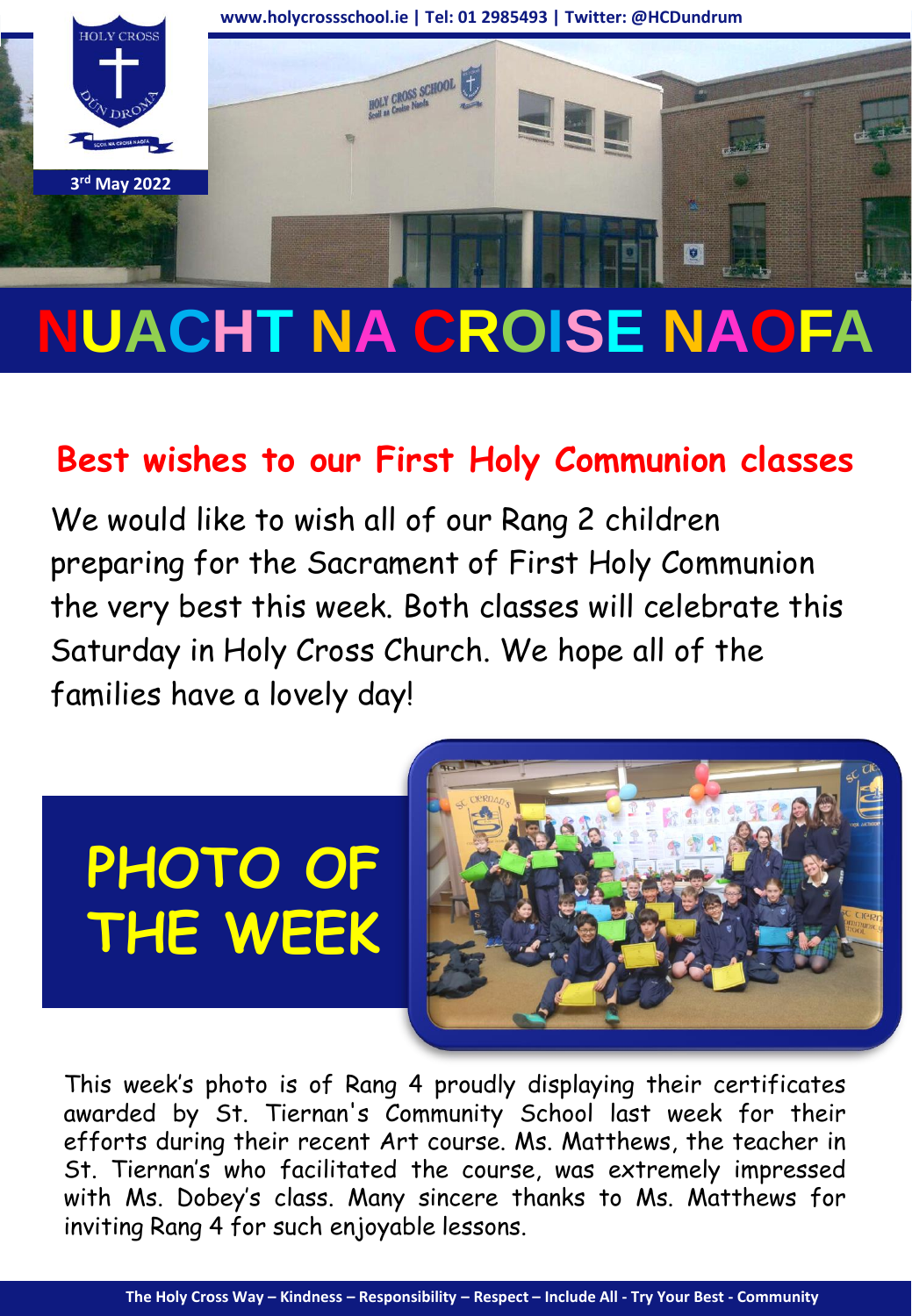

### **Active Schools Week**



Active Schools Week is already off to a flying start in Holy Cross. This morning we had parent Paul Hatton coaching rugby in the junior yard and Waterford Hurling legend Paul Flynn taking some classes for hurling/camogie sessions in our senior yard!



Everyday this week we have special guests visiting the school from yoga and dance teachers to physiotherapists and Special Olympians. This is on top of the additional activities Mr. Kelly has worked so hard to arrange.

Tomorrow, Wednesday, we will have our jersey day where the children can wear their county or club GAA jersey if they wish (county colours will be fine if they do not have the jersey).

I would like to remind everyone again about our Community Walk in Marlay Park this Thursday 5th May. We will assemble at Marlay House at 7:15pm. We hope to see you all there!

## **GAA this Week**

The boys Hurling team start their season this Thursday with a match against Our Lady's, Ballinteer in Marlay Park at 2:30pm. They will return to the school at roughly 3:45-4:00pm.

The girls Camogie team do not have a match this week due to our staff meeting on Wednesday but will instead train in the yard after school on Thursday from 2:40-3:30pm.